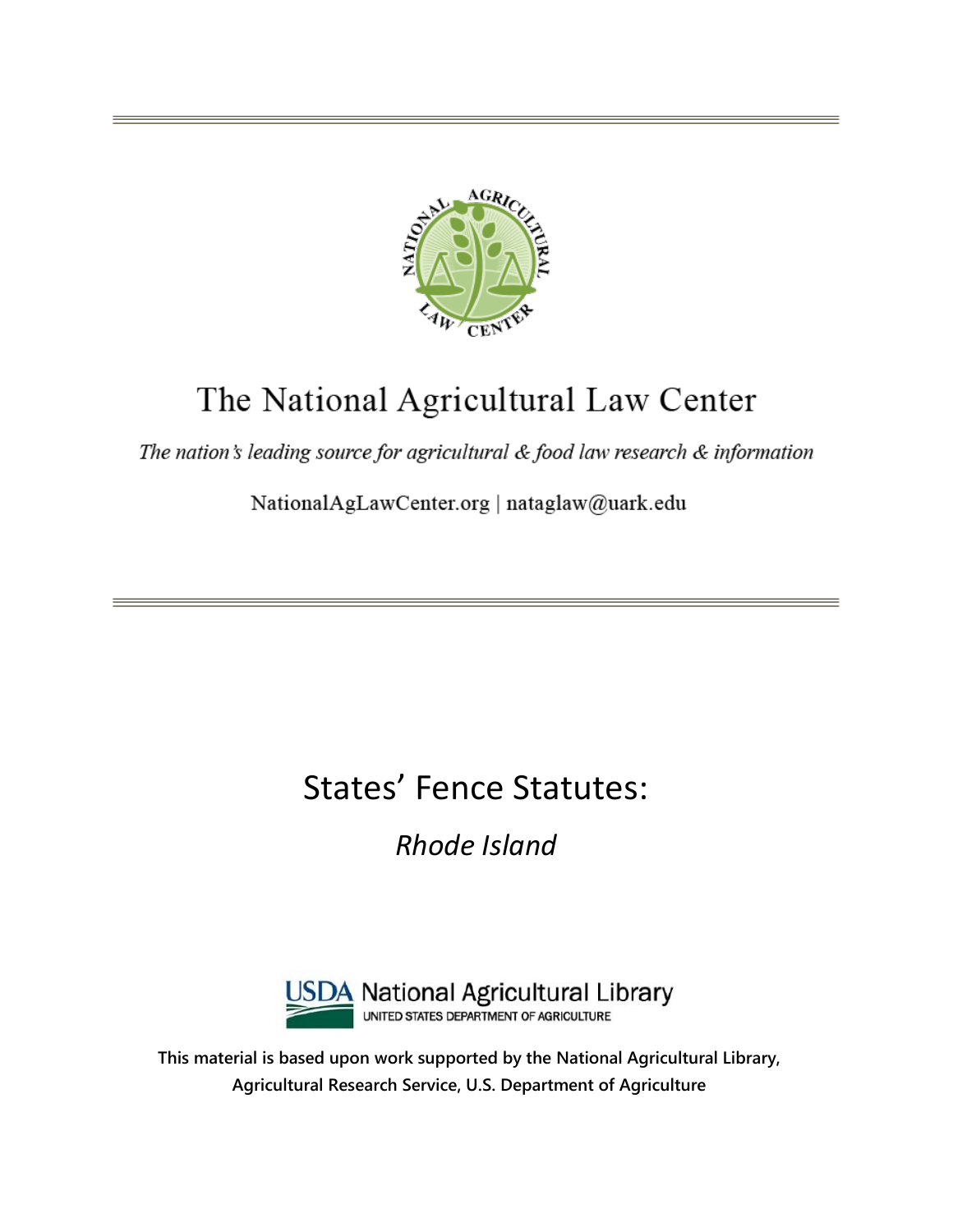# **A National Agricultural Law Center Research Publication**

# **States' Fence Statutes: Rhode Island**

# **R.I. Gen. Laws §§ 4-14-1 to 4-14-20, §4-15-4, R.I. Gen. Laws §§ 34-10-1 to 34-10-20, R.I. Gen. Laws § 39- 8-18**

*Current with effective legislation through Chapter 38 of the 2021 Regular Session of the Rhode Island Legislature.*

#### **Chapter 14. Damage by Animals. § 4-14-1. Animals at large--Civil liability—Penalty.**

No horse, bull, boar, ram, or goat shall be permitted to run at large and if the owner or keeper of these, for any reason suffers any animals to do so he or she shall upon conviction be fined not in excess of one hundred dollars (\$100) and be liable in addition for all damages done by the animal while so at large, although the animal escapes without the fault of the owner or keeper. The construction of any lawful fence shall not relieve the owner or keeper from liability for any damage committed by an animal of the enumerated class upon the enclosed premises of an adjoining owner.

#### **§ 4-14-2. Animals breaking into enclosure--Action for damages—Impoundment.**

If any neat-cattle, horses, sheep, or hogs breaks through a lawful fence into the enclosure of any person, the person aggrieved may recover his or her damages either by action against the owner of the trespassing beasts or by impounding the beasts.

#### **§ 4-14-3. Appraisal of damages for recovery by impoundment.**

The party aggrieved, in order to be entitled to recover damages by impounding, shall, within two (2) days after the beasts break into his or her enclosure, get two (2) qualified electors of the city or town where the trespass is committed, to appraise the damage and give a statement, in writing, under their hands, and lodge the statement with the poundkeeper.

#### **§ 4-14-4. Notice to owner of impoundment.**

Whenever beasts are impounded, the poundkeeper shall, within forty-eight (48) hours, give notice, in writing, to the owner, if the owner is known to him or her and resides within six (6) miles from the pound. The notice shall be delivered to the owner or left at his or her place of abode, and shall contain a description of the beasts and a statement of the time and cause of impounding and in case the owner is not known, or resides more than six (6) miles from the pound, the person impounding shall post the notice in three (3) public places in the town in which the beasts are impounded.

#### **§ 4-14-5. Sale of impounded animals.**

If the owner of impounded beasts shall not, within ten (10) days after the impounding, pay and satisfy the damages appraised and the charges of impounding and feeding those beasts, or shall not replevy those beasts, the poundkeeper shall cause them to be sold by public auction in the city or town where they are impounded, first advertising the sale by giving personal notice to the owner of the beasts, if he or she be known, and if he or she be not known, by posting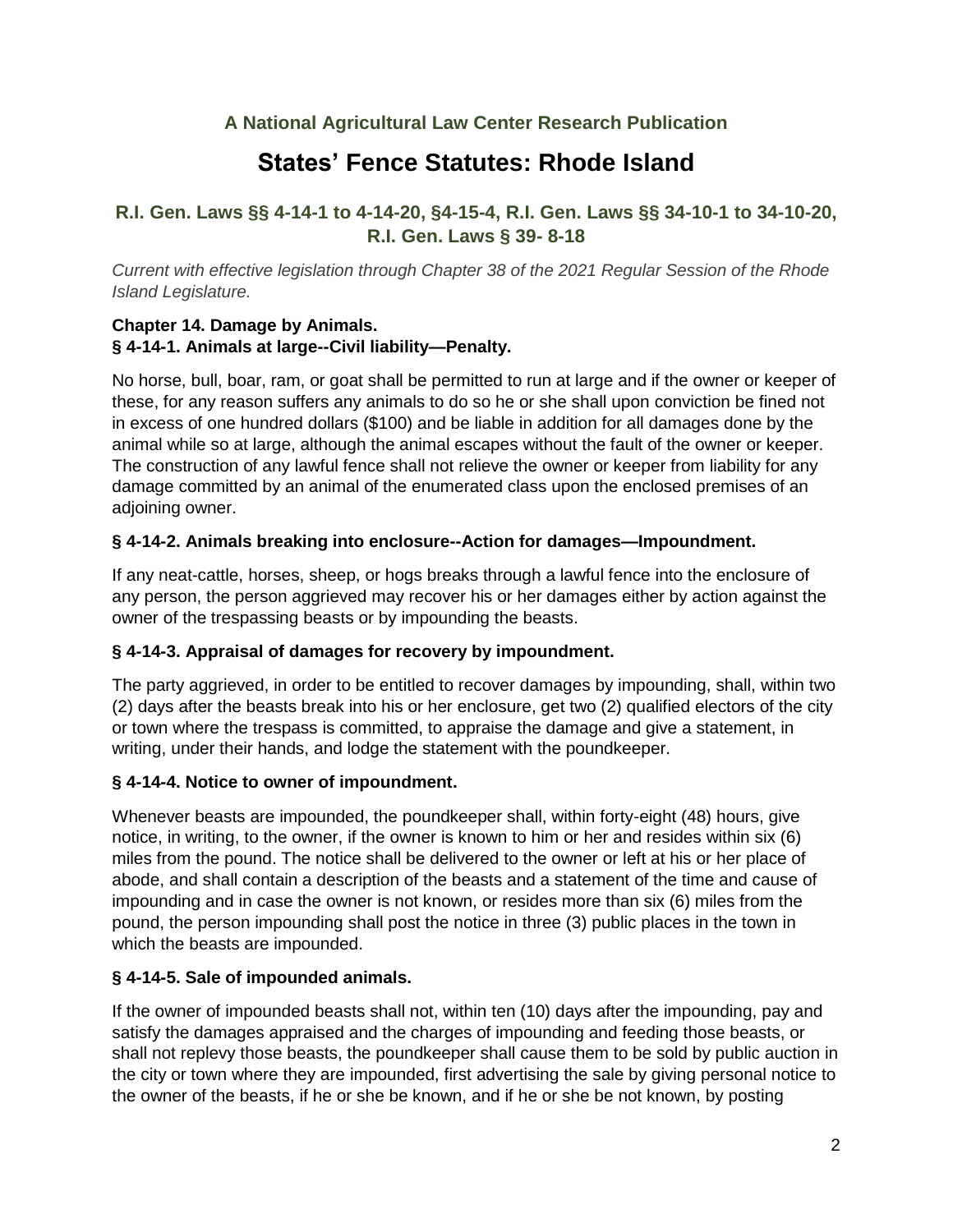notices of the sale at least three (3) days before the sale in three (3) public places in the city or town in which the beasts are impounded.

# **§ 4-14-6. Disposition of proceeds of sale.**

The proceeds of sale, after paying all the damages, costs, and expenses, with the costs of advertising and selling the beasts, shall be paid into the city or town treasury, for the use of the owner of those beasts, if he or she substantiates his or her claim within two (2) years from sale.

# **§ 4-14-7. Feeding of impounded animals--Collection of fees.**

The poundkeeper shall feed the impounded beasts at the charge of the owner, and he or she shall not deliver them to the owner until the owner pays the fees, together with the sum demanded for damages and all other legal costs and expenses.

# **§ 4-14-8. Impoundment fees.**

The poundkeeper shall be allowed as his or her fee for impounding, for each neat-beast or horse, twenty-five cents (25 $\phi$ ); for each hog or sheep, five cents (5 $\phi$ ); and for each notification set up, or notice given to the owner, twenty-five cents  $(25¢)$ ; and ten cents  $(10¢)$  per mile for travel in giving personal notice, to be computed from the pound to the place of service.

# **§ 4-14-9. Action for damages after impounded animals returned to owner.**

If the owner of the impounded beasts within two (2) days after they are impounded, demand of and receive from the poundkeeper those impounded beasts and pay the charges, and if the person impounding has not lodged with the poundkeeper a statement of damages, he or she may have his or her action for those damages, provided he or she performs all the requisitions and proceedings mentioned in § 4-14-3.

#### **§ 4-14-10. Replevin to recover impounded animals.**

Any person whose beasts are impounded may, if he or she sees cause, maintain a writ of replevin, to be sued out and prosecuted before the district court having jurisdiction in the city or town where they were impounded.

#### **§ 4-14-11. Procedure in replevin.**

The writ shall be sued out, served and returned, and the cause heard and determined in like manner as other civil actions before a district court in all particulars in which a different course is not prescribed.

#### **§ 4-14-12. Replevin bond.**

The writ shall not be served unless the plaintiff or someone in his or her behalf executes and delivers to the officer a bond to the defendant, with sufficient sureties, to be approved by the officer, in a penalty double the value of the beasts to be replevied, with condition to prosecute the replevin to final judgment and to pay any damages and costs as the defendant shall recover against him or her, and also to return the beasts in case that is the final judgment, which bond the officer shall return with the writ, to be left with the court for the use of the defendant.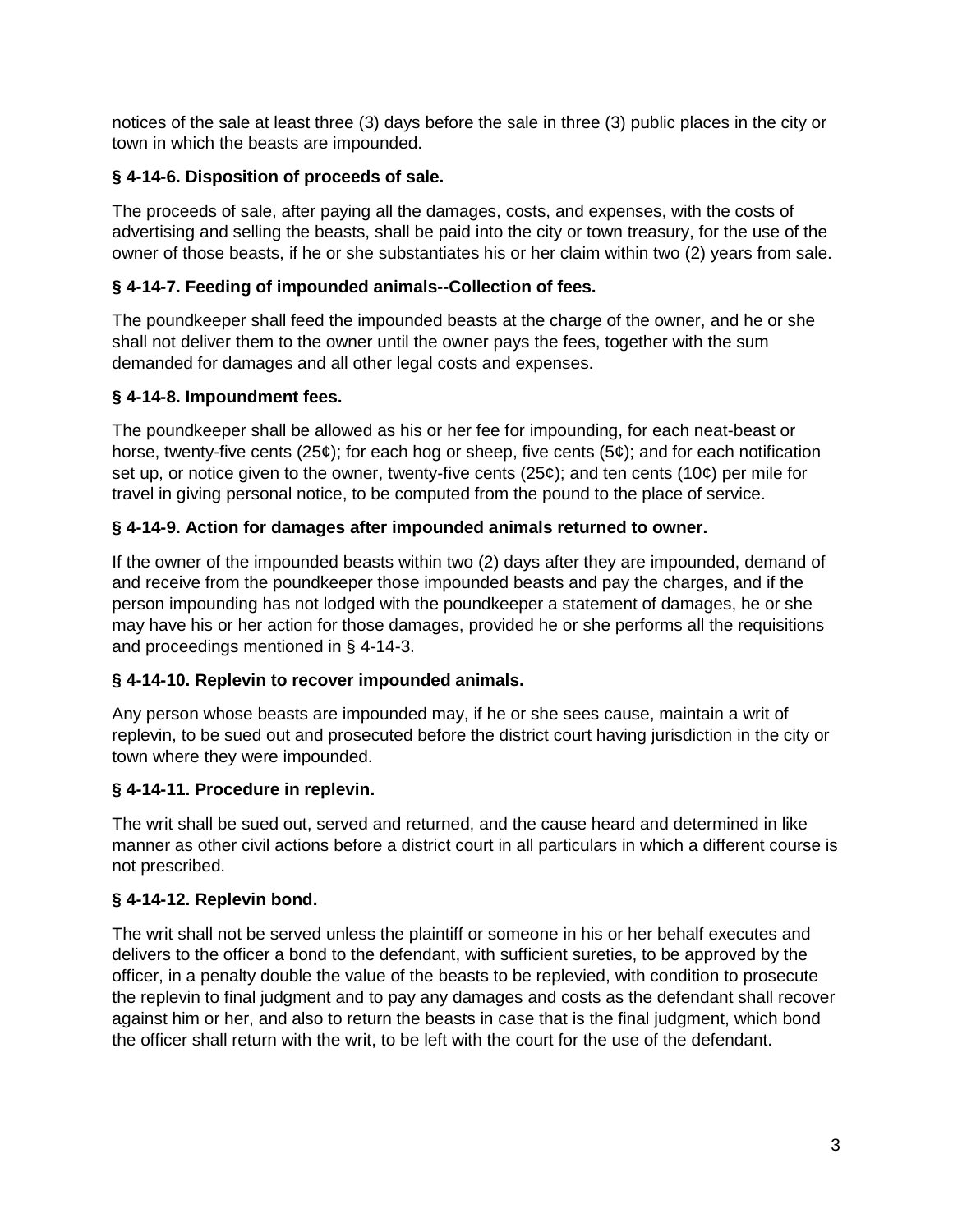# **§ 4-14-13. Judgment in replevin.**

If it appears that the beasts were lawfully impounded, the defendant shall have judgment for any sum as shall be found due from the plaintiff for the damages for which the beasts were impounded, together with all the legal fees, costs, charges, and expenses and the costs of the action of replevin, or instead of this judgment the court may, in its discretion, enter judgment for a return of the beasts to the defendant, to be held by him or her irrepleviable by the plaintiff and for defendant's damage for the taking by the replevin and for his or her costs of suit. In case the plaintiff in replevin shall not enter his or her suit in replevin, the defendant may file his or her complaint before the court and have judgment against the plaintiff as provided.

# **§ 4-14-14. Disposition of replevied animals returned to defendant.**

Whenever the beasts are returned to the defendant pursuant to a judgment under § 4-14-13, they shall be held and disposed of in like manner as if they had not been replevied.

# **§ 4-14-15. Judgment for plaintiff in replevin.**

If it appears, upon the default of the defendant or otherwise, that the beasts were taken without sufficient or justifiable cause, the plaintiff shall have judgment for his or her damages caused by the unjust taking and detaining of the beasts, and for his or her costs of suit.

# **§ 4-14-16. Appeal in replevin.**

Either party may, in the district court, claim an appeal in the action brought pursuant to § 4-14- 13, in the same manner and with the same effect as is by law provided in other civil actions in a district court.

# **§ 4-14-17. Actions beyond jurisdiction of district court.**

Whenever the sum demanded for damages exceeds five thousand dollars (\$5,000) or whenever the ownership in the beasts is in question and their value exceeds that sum, the action shall be brought before the superior court for the same county, and whenever this fact appears of record or in evidence in any action brought in the district court, the district court shall proceed no further; but shall certify the action to the superior court for that county, which shall proceed to try the action as if it had originally been brought there.

#### **§ 4-14-18. Appraisal in action for damages against owner of animals.**

If the aggrieved person proceeds by action against the owner or keeper of the trespassing beasts, he or she shall get two (2) disinterested inhabitants of the city or town where the trespass was committed to appraise the damages and to give him or her a certificate, in writing, under their hands, which certificate shall be attached to his or her writ and makes an essential part of the writ; and under no circumstances shall he or she recover from the defendant in the action, unless the appraisal and certificate are made within ten (10) days after the time the trespass was committed, nor then to a greater amount of damages than the amount named in the certificate.

#### **§ 4-14-19. Right of action where animals break division fence.**

Nothing in this chapter contained shall be construed as to impair the right of any proprietor or occupant of land to recover all the damages which he or she sustains by any cattle, sheep,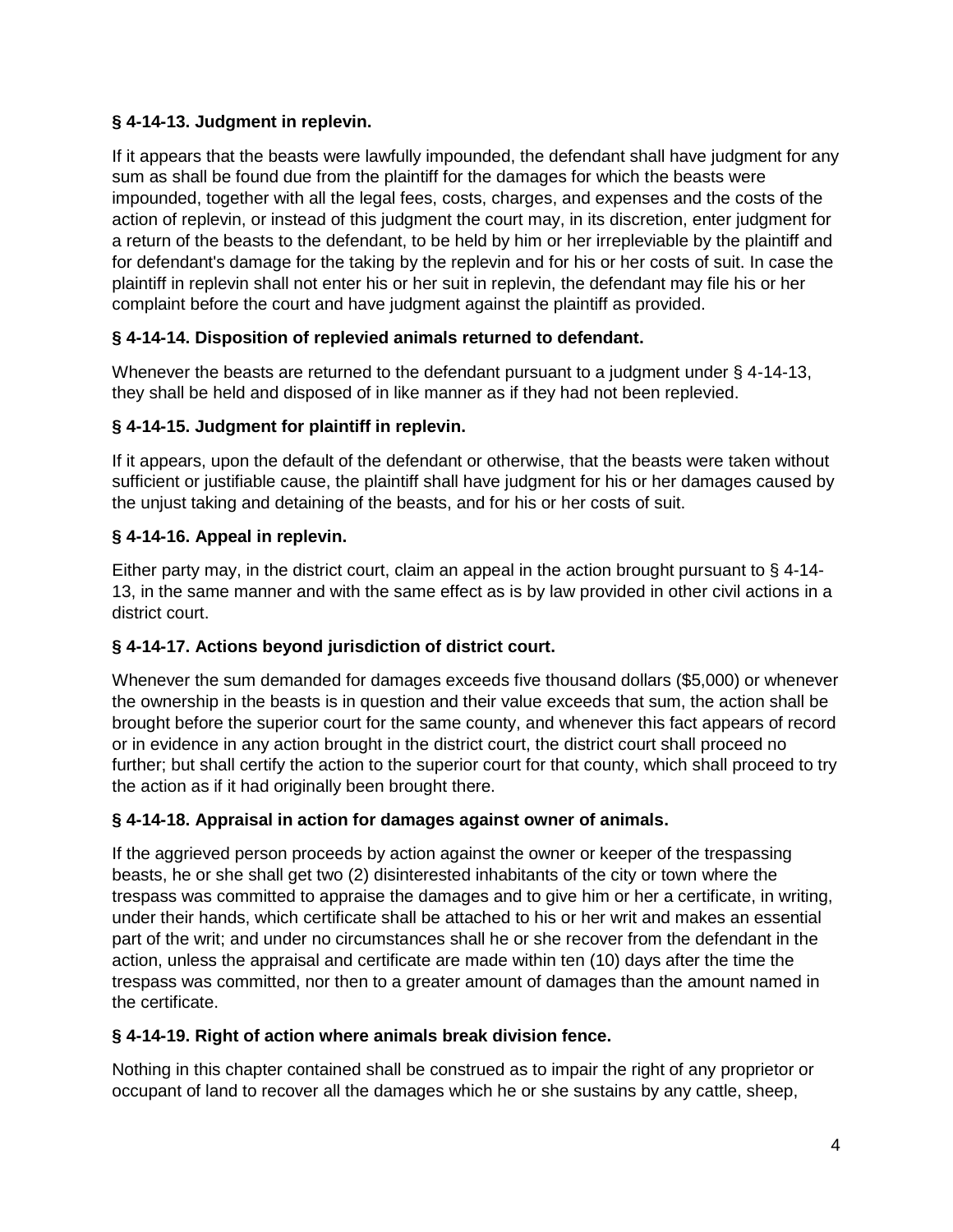horses, or hogs breaking into his land through that part of the division fence between him or her and the adjoining owner which it is the right and duty of that adjoining owner to repair, if that part of the division fence at the time is out of repair or not conformable to law.

#### **§ 4-14-20. Use of the terms owner or guardian.**

Wherever the word "owner" shall appear in this chapter it shall also mean and may be interchanged with the word "guardian" as defined in § 4-1-1.

#### **§ 4-15-4. Grazing animals deemed at large.**

Every horse, neat-beast, sheep, or hog which feeds or grazes upon any highway or common, or on any land thrown open as a way for public travel and used by the public for travel, is deemed to be going at large.

#### **Chapter 10. Fences. § 34-10-1. Lawful fences defined.**

The following fences shall be adjudged to be lawful fences:

(1) A hedge with a ditch shall be three feet (3′) high upon the bank of the ditch, well staked, at the distance of two feet and a half (2 1/2 ′), bound together at the top and sufficiently filled to prevent small stock from creeping through; and the bank of the ditch shall not be less than one foot (1′) above the surface of the ground.

(2) A hedge without a ditch shall be four feet (4′) high, staked, bound and filled, as a hedge with a ditch.

(3) A post-and-rail fence on the bank of a ditch shall be four (4) rails high, each well set in posts, and not less than four feet and a half (4 1/2 ′) high.

(4) A stone wall fence shall be four feet (4′) high, with a flat stone hanging over the top thereof or a good rail or pole thereon, well staked or secured with crotches or posts.

(5) A stone wall without flat stones, rails or posts on the top, shall be four feet and a half (4 1/2 ′) high.

(6) A woven wire fence of wire not less than number nine, firmly fastened to posts not more than sixteen feet (16′) apart, constructed of not less than eleven (11) horizontal wires, the top wire not less than fifty-four inches (54′′) from the ground, the bottom wire not more than two inches (2′′) from the ground and with stays or uprights not more than six inches (6′′) apart.

(7) All other kinds of fences not herein particularly described shall be four feet and a half (4 1/2 ′) high.

#### **§ 34-10-2. Consent of adjoining owner to barbed-wire fence.**

No fence shall be constructed wholly or in part of barbed wire, as a line fence between adjoining owners, without the consent in writing of the adjoining owners.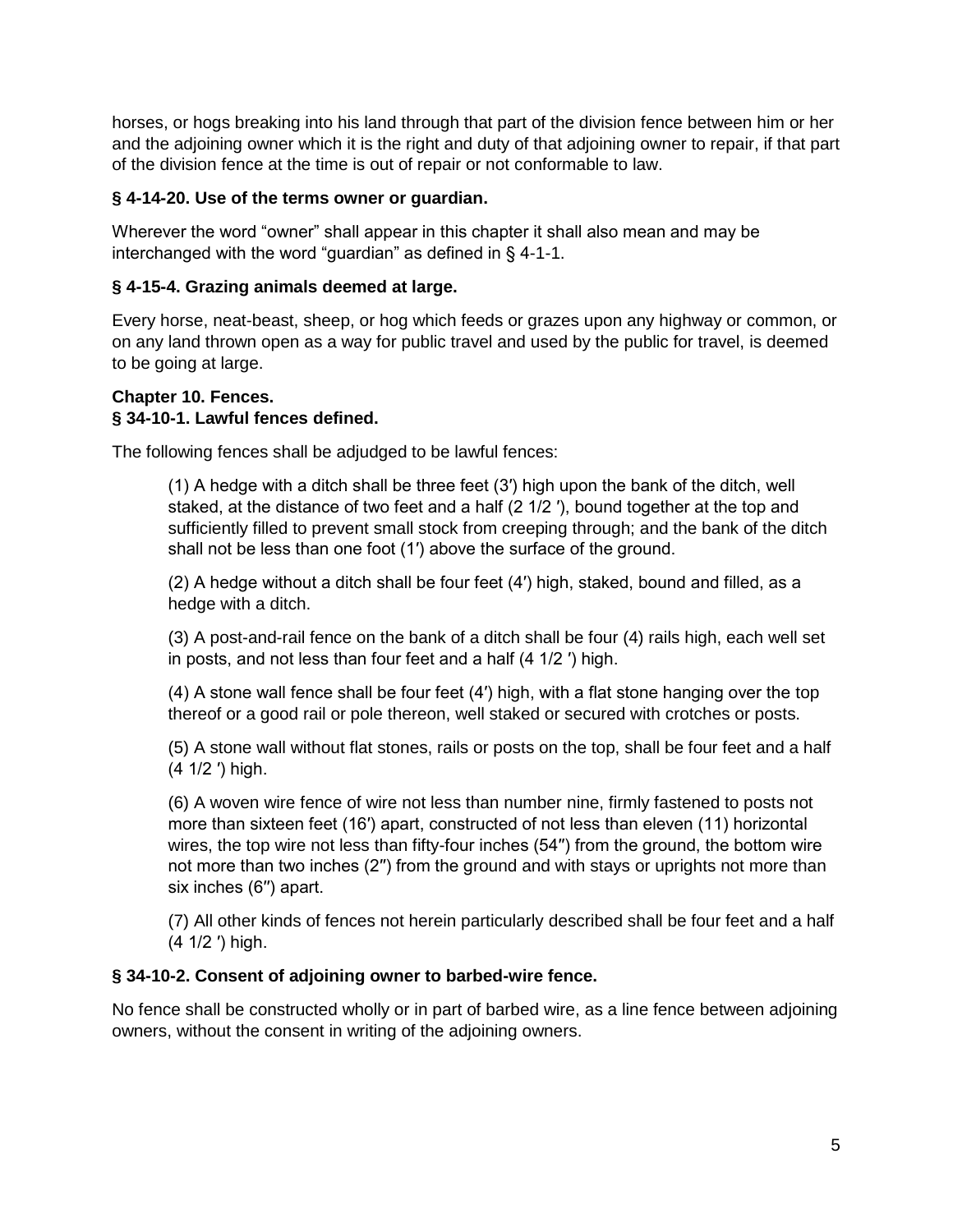#### **§ 34-10-3. Removal of barbed-wire fence.**

Any adjoining owner who shall not have given his or her consent as provided in § 34-10-2 may complain of the fence to any fence viewer of the town where the fence is located, and may advance to the fence viewer the reasonable expense necessary to remove and store the fence. It shall then be the duty of the fence viewer to notify in writing the other adjoining owner to forthwith remove the fence. If the fence shall not be removed within fifteen (15) days after the giving of the notice, then it shall be the duty of the fence viewer to remove the fence and to store the materials removed. He or she shall deliver the fence materials removed to the owner upon demand.

# **§ 34-10-4. Expense of removal of barbed-wire fence.**

The fence viewer or the adjoining owner who has advanced the necessary expense to remove and store the fence may recover all of the expense in an action of debt from the person or persons who caused or suffered the fence to be built.

# **§ 34-10-5. Barbed-wire fences through woodland--Fences existing before 1906.**

The provisions of §§ 34-10-2--34-10-4 shall not apply to line fences running through woodland nor to barbed-wire fences constructed before April 20, 1906.

# **§ 34-10-6. Maintenance of water fences.**

Coterminous owners or possessors of land adjoining water, whenever their land is under improvement, shall make and maintain a sufficient water fence to prevent trespass by cattle in the same manner as other partition fences are directed to be made by this chapter.

#### **§ 34-10-7. Marshland exempt.**

All tracts of marshland so situated and exposed to the flow and wash of the sea as to render it impracticable for the several owners thereof to keep up partition fences around the respective shares or lots, shall be exempted from the operation of this chapter.

#### **§ 34-10-8. Remedies of marshland owner to trespass.**

If any person shall permit any cattle, sheep, horses or hogs, to him or her belonging, to run upon any tract of marshland, the owner of the marshland shall, for every trespass, have all the remedies provided in other cases by chapter 14 of title 4.

#### **§ 34-10-9. Placement of partition fences--Maintenance throughout year.**

All partition fences shall run on the dividing line, and the owners shall have the right to place one-half ( 1/2 ) of the width thereof on the land of each adjoining proprietor. The fences shall be kept up and maintained in good order through the year, unless the parties concerned shall otherwise agree.

#### **§ 34-10-10. Partition fences between lands under improvement.**

Partition fences between lands under improvement shall be made and maintained in equal halves in length and quality, by the proprietors or possessors of those lands respectively.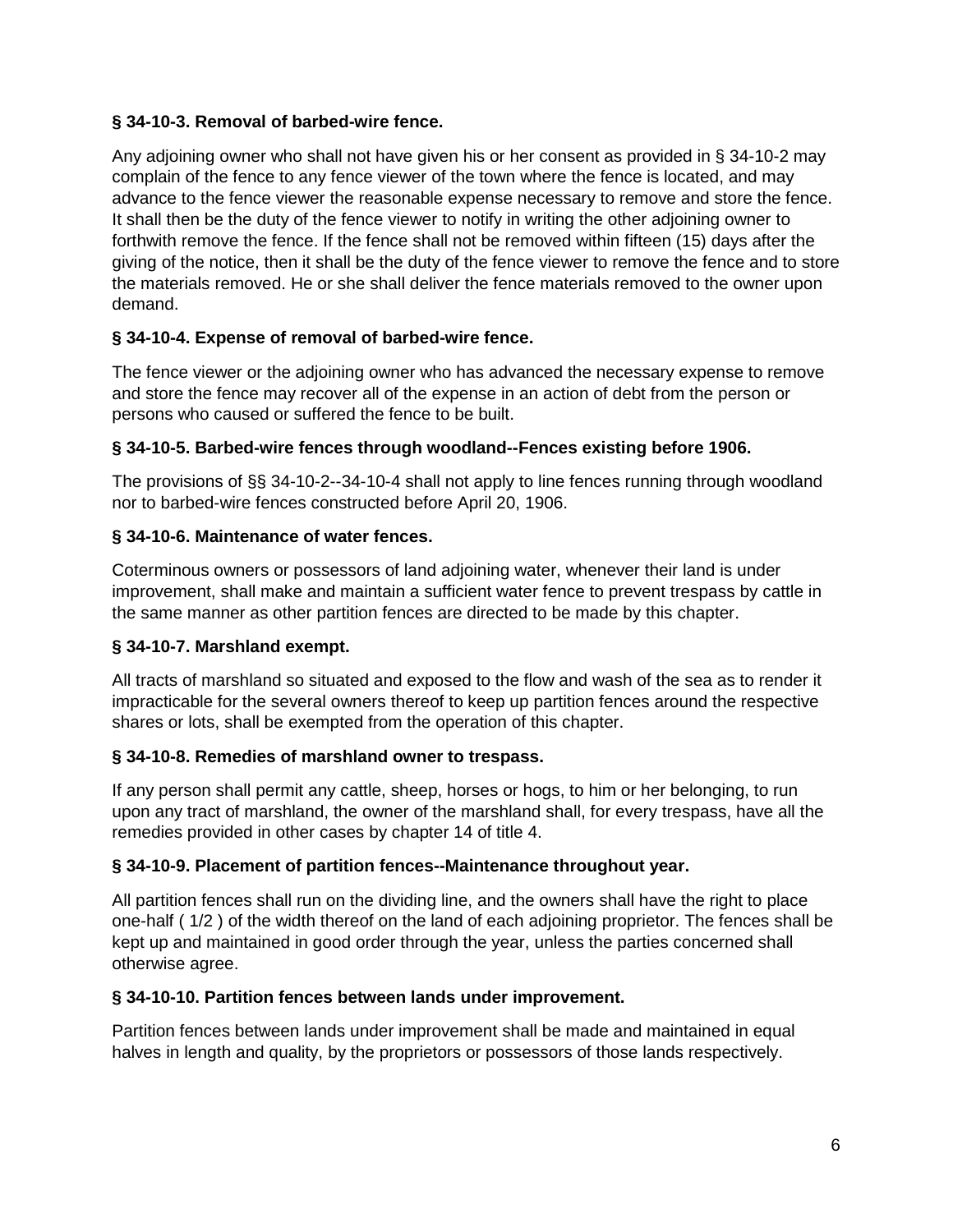# **§ 34-10-11. Partition fences between improved and unimproved lands.**

In case any proprietor of land shall improve his or her land, the land adjoining being unimproved, and shall make the whole partition fence, the proprietor or possessor of the land adjoining and unimproved shall, upon improvement thereof, pay for one-half ( 1/2 ) of the partition fence, according to the value thereof at that time, and shall keep up and maintain the same ever afterwards, whether he or she shall continue to improve the land or not.

# **§ 34-10-12. Payment for previously constructed fence.**

Whenever the whole or more than one-half ( $1/2$ ) of any partition fence shall have been made by the proprietor or possessor of the land on one side of the fence, the proprietor or possessor of the land adjoining, when he or she improves the land, shall pay to the proprietor or possessor who made the fence the value of so much of the fence erected as the fence may exceed onehalf (1/2) of the fence on the whole line; and in case of his or her refusal so to do, the value shall be ascertained by any fence viewer of the town where the land is situated, on application to him or her for that purpose.

#### **§ 34-10-13. Viewing and division of fence--Award of cost.**

The fence viewer, on an application, shall cite the parties in interest on the dividing line, at a convenient time, to view the fence; shall ascertain the value of the whole, and award the onehalf (1/2) of the sum against the proprietor or possessor so refusing, with costs, and divide the whole fence between the parties, and make report into the office of the town clerk, which division shall be permanent; and if any person against whom report shall be made as aforesaid shall refuse to pay the sum so reported, the sum, with costs, shall be recovered by the party aggrieved, against that person, by action of debt.

#### **§ 34-10-14. Holding and improving partition fences--Agreements between owners.**

In all cases where partition fences are erected as one-half ( 1/2 ) of the partition fence between proprietors or possessors of adjoining lands, or where the fence may be hereafter erected by the agreement of the parties in interest or other lawful manner, the proprietors of the fences in either of the cases erected, their heirs, successors, or assigns, shall hold and improve the fences without molestation; and shall be forever afterwards excused from making other fence on such dividing line in all cases whatever, except by the special agreement of the parties to the contrary; and all agreements which shall be made relating to the partition fences shall be registered in the office of the town clerk in the town where such lands shall lie.

#### **§ 34-10-15. Complaint of neglect to maintain fence.**

(a) Whenever any proprietor, possessor or owner of land shall neglect or refuse to repair, build, or rebuild any partition fence or shall withdraw his or her fence from any division line, the aggrieved party may complain to any fence viewer of the town, who, after ten (10) days' notice to the proprietor, possessor, or owner, shall attend and view the same; the notice, if the address of the owner is not known to the fence viewer, to be given by posting up the same in three (3) or more public places in the town where the lands lie, and if he or she shall find the complaint to be true, he or she shall in writing order the delinquent party to repair, build, or rebuild the same within such time as he or she shall therein appoint, not exceeding fifteen (15) days, and shall lodge a copy of the order in the office of the town clerk of the town in which the land is situated.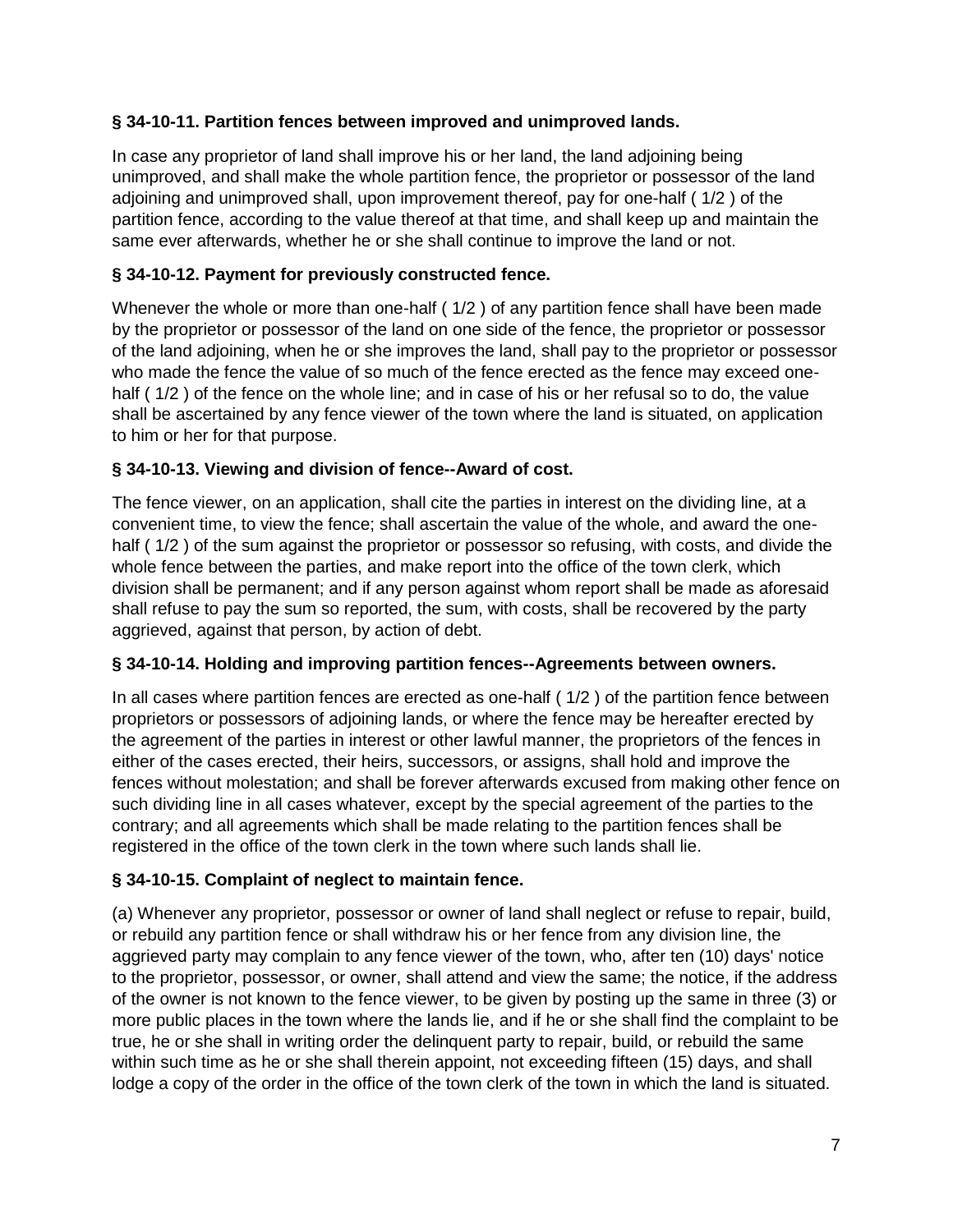(b) Whenever any vegetation overgrows and damages a partition fence, the proprietor, possessor or owner of the land from which the vegetation originates shall be liable for the removal of all of the overgrown vegetation and the necessary repairs to the partition fence caused by the overgrown vegetation.

# **§ 34-10-16. Construction or repair of fence by complainant--Action for cost and penalties.**

If the order shall not be complied with the complainant may build, repair, or rebuild the fence in the manner set forth in the order, and when the fence shall be completed to the satisfaction of such fence viewer he or she shall ascertain the cost thereof and give a certificate of the same, including also his or her fees, to the complainant, who shall be entitled to demand and recover of the party delinquent double the sum in the certificate mentioned, and interest at the rate of twelve per cent (12%) per annum. The fence viewer shall lodge a like certificate, to be signed by him or her, in the town clerk's office of the town in which the land lies, and the double sum above-mentioned shall be a lien on the land of the delinquent party, and shall attach at and from the time of the filing of the order in the town clerk's office, as provided in § 34-10-15, and may be recovered in a civil action. If the defendant cannot be found within the state, the writ shall be served by leaving an attested copy thereof in the clerk's office of the town wherein the land is situated, and the judgment in the action may be satisfied by an execution issued thereon, levied and served in the same manner as provided for the levy and service of executions in actions at law.

# **§ 34-10-17. Settlement of controversies by viewer.**

Whenever any controversy or dispute shall arise about the rights of the respective occupants or owners in division lines or partition fences and their obligations to maintain the same, either party may apply to a fence viewer of the town where the lands lie, who, after ten-days' notice to each party, to be given as provided in § 34-10-15, may in writing determine the division line and assign to each his or her part of the partition fence, and direct the time within which each party shall erect, build, or repair his or her part of the fence, which line and assignment being recorded in the office of the town clerk, shall be binding on the parties and all succeeding owners and occupants of the lands, and they shall always thereafter maintain their respective parts of the fence, until the rights of the respective parties shall be differently determined in some proper action.

# **§ 34-10-18. Viewer's fees.**

Every fence viewer shall be allowed six dollars (\$6.00) per day for viewing any fence on complaint made to him or her for that purpose, which fees shall be paid in the first instance by the person complaining to him or her; and in case there shall appear to be good cause of complaint, may be by him or her recovered back of the person complained against.

# **§ 34-10-19. Neglect of duty by viewer.**

If any fence viewer, to whom complaint shall be made against any person for a violation of any of the provisions imposed on him or her by this chapter, shall neglect or refuse to do the duty enjoined on him or her to do, the fence viewer so refusing shall forfeit five dollars (\$5.00) for every instance of neglect, to be recovered by any person who shall sue for instances of neglect in the town where the fence viewer shall live.